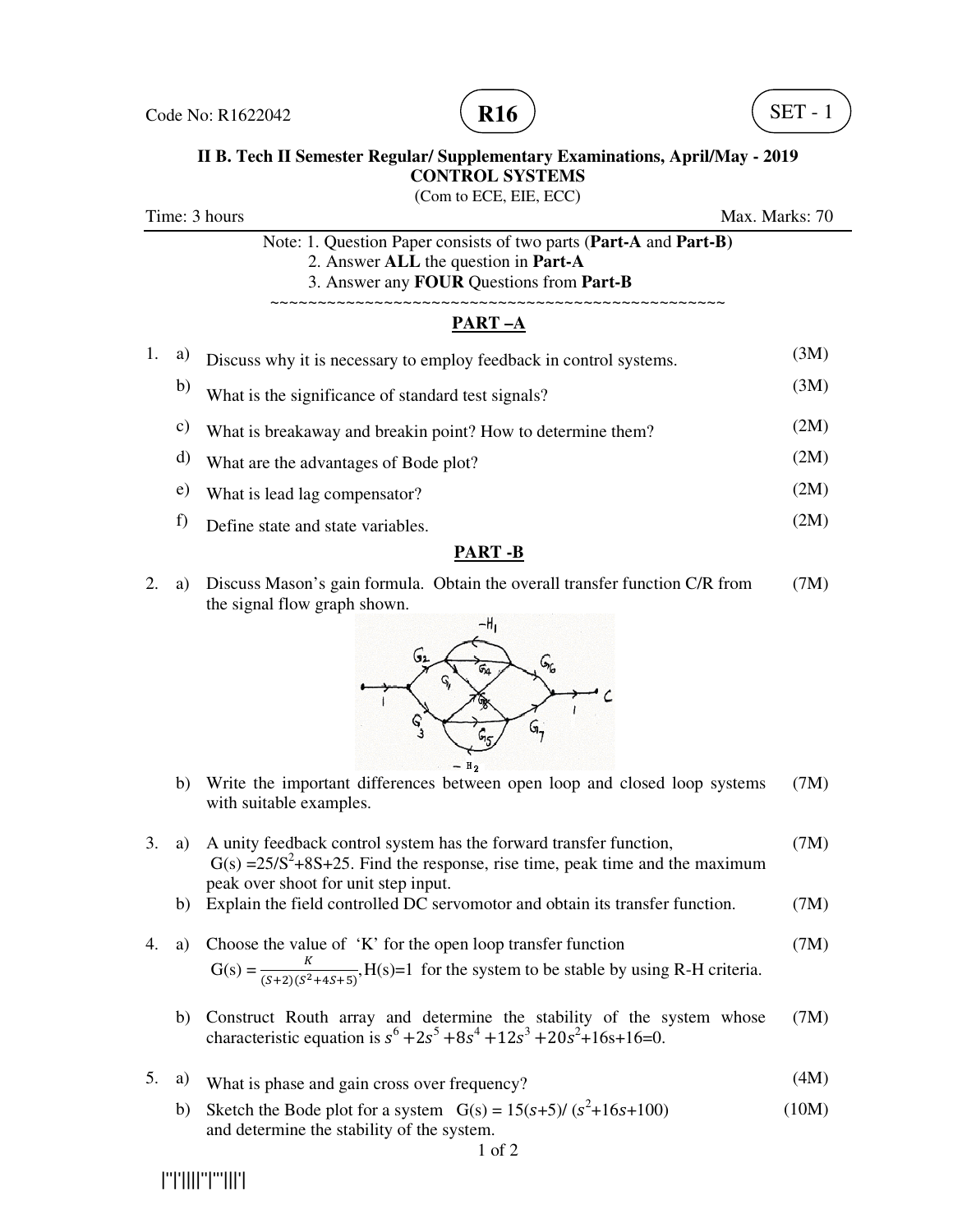## **R16**  $\left( \text{SET - 1} \right)$

|    | 6. a) What are the characteristics of Lead compensation? When lead<br>compensation is employed?                                                                                                       | (7M) |
|----|-------------------------------------------------------------------------------------------------------------------------------------------------------------------------------------------------------|------|
|    | b) Obtain the transfer function of lag compensator.                                                                                                                                                   | (7M) |
| a) | Investigative the controllability and observability of the following system<br>$\mathbf{x}(t) = \begin{vmatrix} 1 & 0 \\ 0 & 2t \end{vmatrix} \quad x(t) + \begin{vmatrix} 0 \\ 1 \end{vmatrix} u(t)$ | (7M) |
| b) | $y(t)= [0 1] x(t)$<br>State and prove the properties of state transition matrix?                                                                                                                      | (7M) |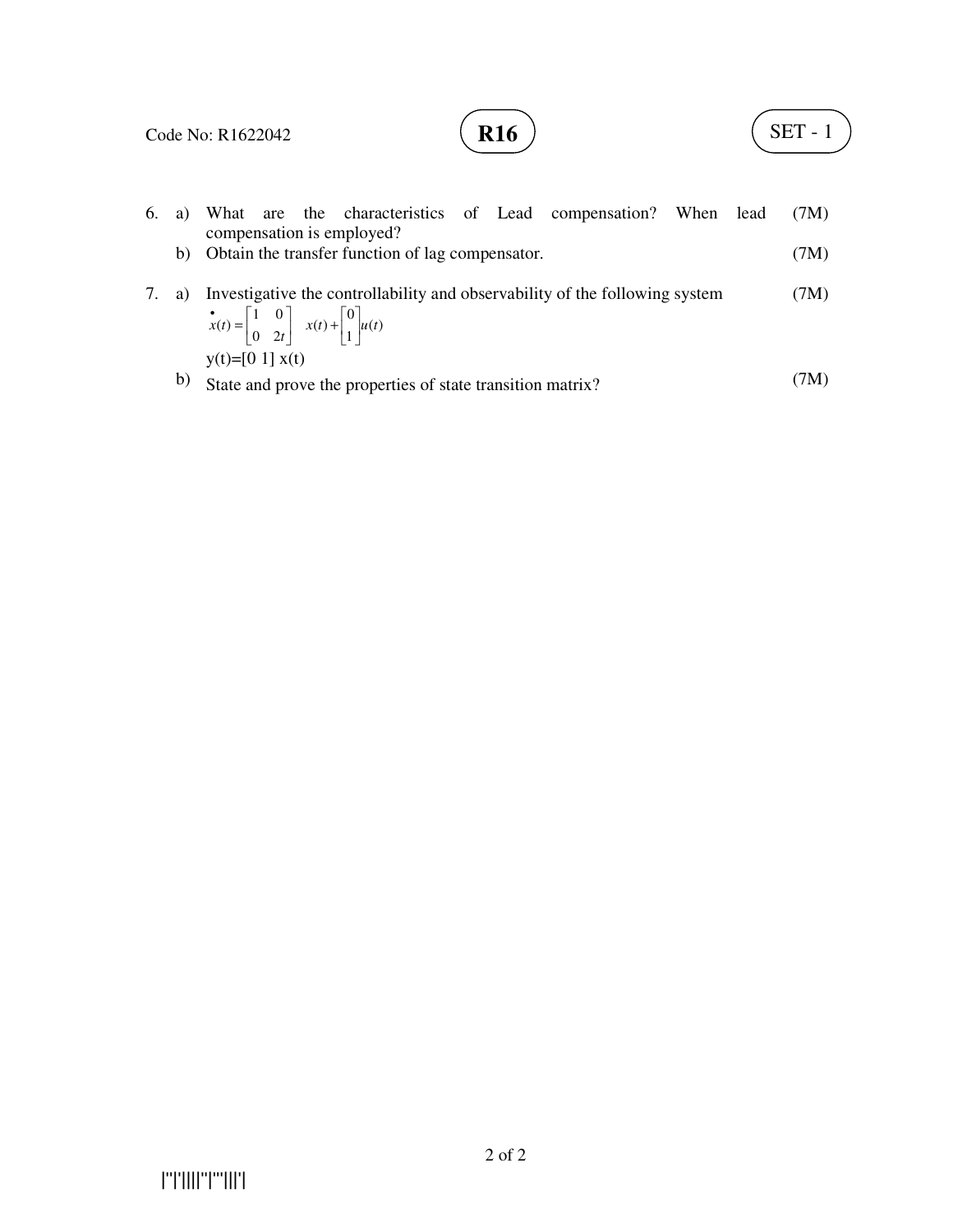

# **II B. Tech II Semester Regular/ Supplementary Examinations, April/May - 2019**<br>CONTROL SYSTEMS

Time: 3 hours

(Com to ECE, EIE, ECC)

Max. Marks: Marks: 70

Note: 1. Question Paper consists of two parts (**Part-A** and **Part--B)** 2. Answer **ALL** the question in **Part-A** 3. Answer any **FOUR** Questions from **Part-B**

~~~~~~~~~~~~~~~~~~~~~~~~~~~~~~~~~~~ ~~~~~~~~~~~~~~~~~~~~~~~~~~~~~~~~~~~

#### **PART –A**

|    |                 | PART-A                                                    |      |
|----|-----------------|-----------------------------------------------------------|------|
| 1. | a)              | Write the various types of control systems with examples? | (3M) |
|    | b)              | What is synchro? What is electrical zero of a synchro?    | (2M) |
|    | $\mathcal{C}$ ) | List the demerits of Routh Stability Criterion.           | (2M) |
|    | d)              | What are frequency domain Specifications?                 | (3M) |
|    | e)              | Draw the pole zero location of lag compensator.           | (2M) |
|    | f)              | List the advantages of state space analysis.              | (2M) |

#### **PART -B**

2. a) Draw a signal flow graph and evaluate the closed-loop transfer function of a (7M) system whose block diagram is given as follows



|  | b) Differentiate between the open loop and closed loop systems |  |  | (7M) |
|--|----------------------------------------------------------------|--|--|------|
|--|----------------------------------------------------------------|--|--|------|

- 3. a) Assess the time response of second order under damped system due to unit step unit. (7M)
	- b) Explain how the potentiometers are used as error sensing devices. Give a  $(7M)$ typical application of it with single line diagram
- 4. The open loop transfer function of a unity gain feedback is given by  $G(s) = k(s+2)/(s^4+3s^3+4s^2+2s)$ , k>=0 (14M)
	- (a) Determine all the poles and zeros of  $G(s)$ .
	- (b) Draw the root locus.

|''|'||||''|'''|||'|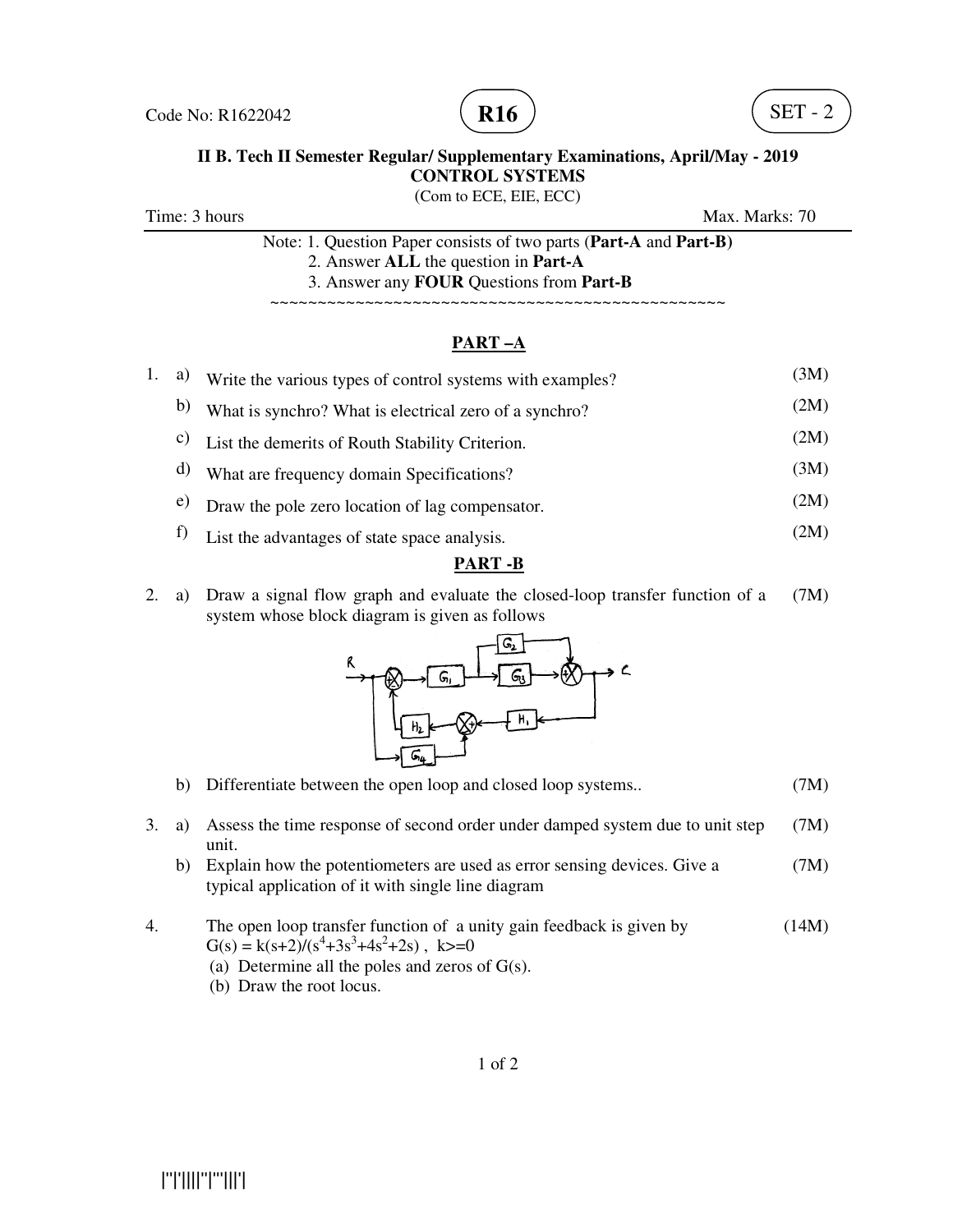$$
\mathbf{R16} \quad \begin{array}{c} \end{array}
$$

- 5. a) Explain how polar plots are useful in finding the stability of a system? (7M)
	- b) Using Nyquist stability criterion, investigate the stability of a closed loop system whose open loop transfer function is given by,  $G(S)H(S) = \frac{(S+2)}{(S+3)(S+4)}$  $(S)H(S) = \frac{(S+2)}{(S+3)(S+4)}$  $=\frac{(S+2)}{(S+3)(S+3)}$  $G(S)H(S) = \frac{S}{S(S)}$ (7M)
- 6. a) What are the characteristics of Lead compensation? When lead compensation is employed? (7M)
	- b) Design a lead compensator for unity feedback system whose open loop transfer function  $G(S) = K/(S(S+1)(S+5))$  to satisfy the following specifications. (7M)
		- (i) velocity error constant  $K_V$  > = 50
		- (ii) Phase margin  $>= 20^0$
- 7. A feedback system is characterized by the closed loop transfer function.  $10(s + 4)$  $C(s)$ (14M)

$$
\frac{C(s)}{U(s)} = \frac{16(s+1)}{s(s+1)(s+3)}
$$

Construct state model for this system and give block diagram representation of state model.

|''|'||||''|'''|||'|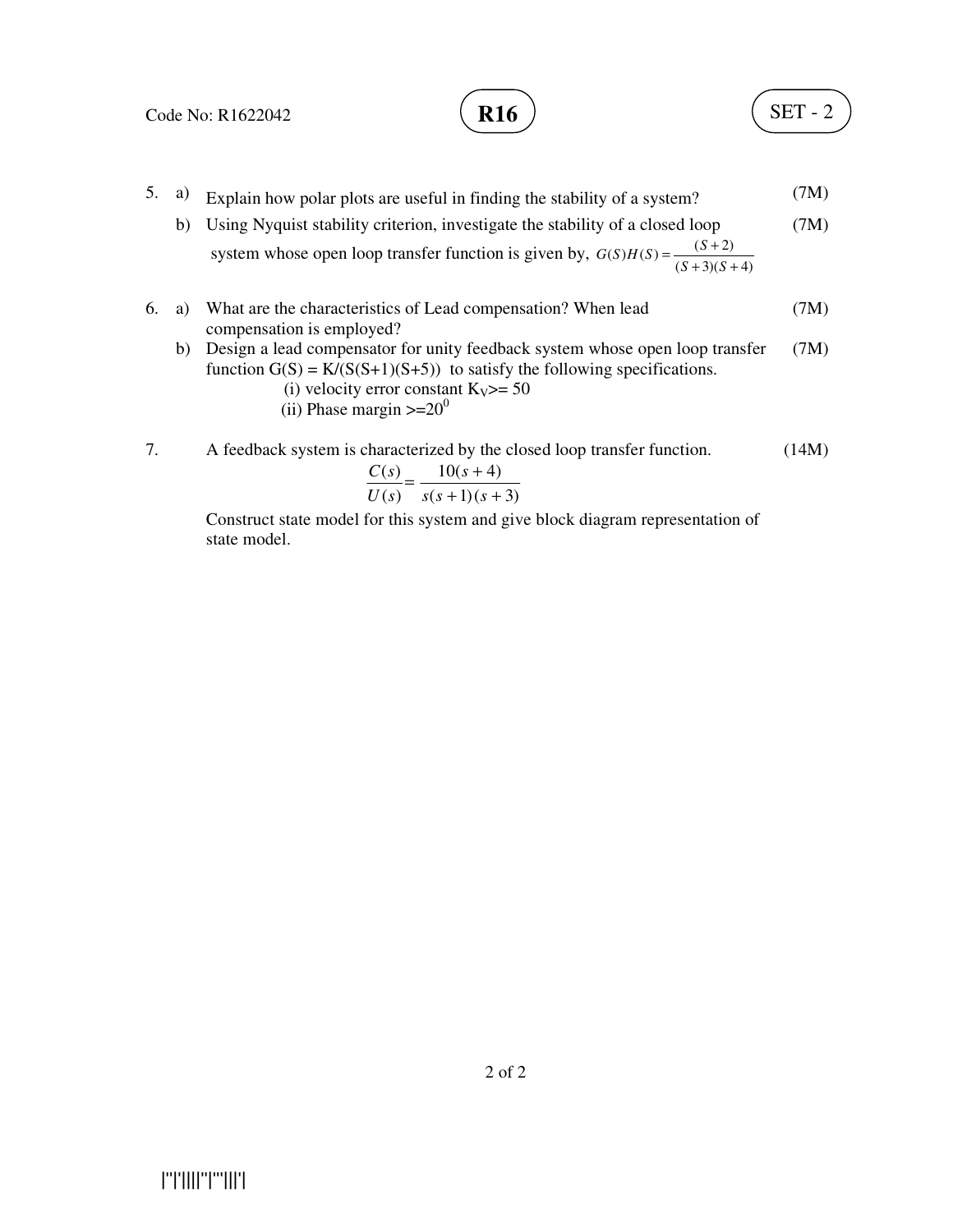

#### **II B. Tech II Semester Regular/ Supplementary Examinations, April/May - 2019 CONTROL SYSTEMS**

(Com to ECE, EIE, ECC) Time: 3 hours Max. Marks: 70 Note: 1. Question Paper consists of two parts (**Part-A** and **Part-B)** 2. Answer **ALL** the question in **Part-A** 3. Answer any **FOUR** Questions from **Part-B** ~~~~~~~~~~~~~~~~~~~~~~~~~~~~~~~~~~~~~~~~~~~~~~~~ **PART –A** 1. a) List the disadvantages of open loop control systems. (3M) b) What is a potentiometer? What are the applications of potentiometess? (2M) c) Define the following terms i). absolute stability ii). marginal stability (2M)  $(d)$  Explain the correlation between the time and frequency response? (3M) e) Draw the pole zero location of lag compensator. (2M) f) What are the advantages of state variable method over conventional methods?  $(2M)$ **PART -B** 2. a) Determine the transfer function  $C(s) / R(s)$  by reducing the given block (7M)

diagram



- b) Explain in detail the effect of feedback on sensitivity and stability (7M)
- 3. a) Explain the important time response specifications of a standard second ordered system to a unit step input. (7M)
- b) A unity feedback system has  $G(s) = \frac{9}{s(s)}$  $\frac{1}{s(s+1)}$ . Determine the value of damping ratio, Un damped natural frequency, %Max Peak, peak time, settling time and delay time for unit step input. (7M)
- 4. Sketch the root locus diagram for a feedback system. The characteristic equation of which is given by,  $G(s)H(s) = K/s(s + 2)(s^2 + 2s + 2)$ . Show clearly the steps involved. (14M)
- 5. a) What are the advantages of polar plot? Explain the effect of addition of a pole at the origin on the polar plot of a given system. (7M)
	- b) Construct Bode magnitude and phase diagrams for  $GH(S)=100(0.1S+1)/S^2$ (S+1). Comment on the closed loop stability of the system (7M)

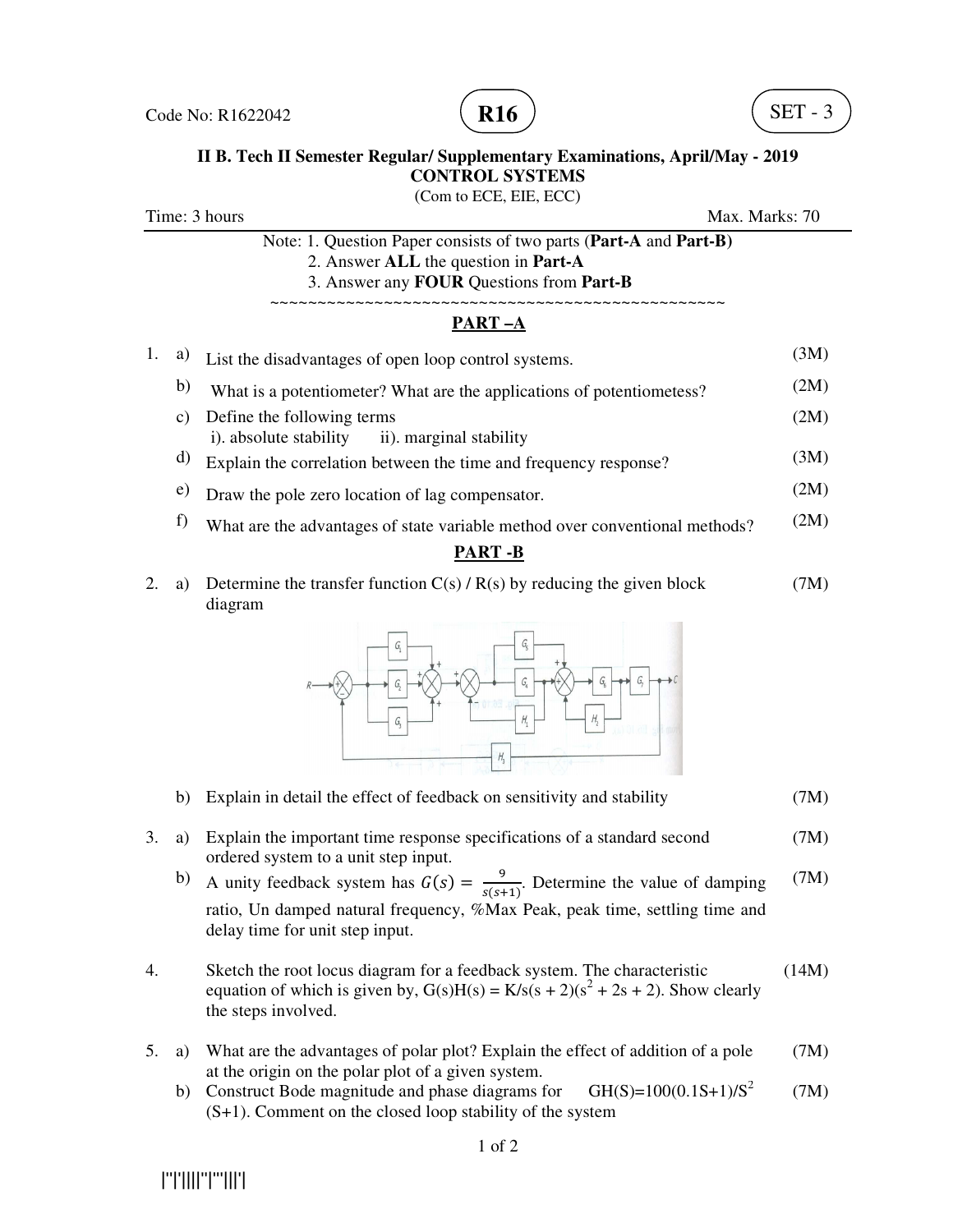Code No: R1622042

### **R16**  $\big)$  (SET - 3

- 6. a) Discuss the advantages and disadvantages of proportional derivative, proportional integral and proportional integral derivative control system. (7M) (7M)
	- b) The open loop transfer function of the given system is

 It is desired to design a compensator to obtain a phase margin of 35<sup>0</sup> and velocity error constant of 10sec<sup>-1</sup>

7. a) Given the system  $x(t) = \begin{vmatrix} 0 & -1 & 0 \end{vmatrix} x(t) + \begin{vmatrix} 2 & 0 \end{vmatrix} u(t)$ 1 0 1 0 2 0  $(t)$  $0 \t 0 \t -2$  $0 \t -1 \t 0$ 1 1 0  $x(t) = \begin{vmatrix} 0 & -1 & 0 \end{vmatrix} x(t) + \begin{vmatrix} 2 & 0 \end{vmatrix} u(t)$  $\overline{\phantom{a}}$  $\overline{\phantom{a}}$  $\overline{\phantom{a}}$  $\overline{\phantom{a}}$ 1 L  $\overline{a}$  $\overline{a}$ L Г +  $\overline{\phantom{a}}$  $\overline{\phantom{a}}$  $\overline{\phantom{a}}$ J 1  $\mathsf{I}$  $\mathbb{I}$  $\mathbf{r}$ L Г − − − •<br> $x(t) =$  $y(t) = \begin{vmatrix} 0 & 1 & 2 \\ 0 & 1 & 0 \end{vmatrix} x(t)$  $\begin{array}{cc} 1 & 2 \\ 1 & 0 \end{array}$  $\begin{array}{cc} 0 & 1 \\ 0 & 1 \end{array}$  $y(t) = \begin{bmatrix} 0 & 1 & 2 \\ 0 & 1 & 0 \end{bmatrix} x(t)$ ٦  $\overline{\phantom{a}}$  $=\begin{bmatrix} 0 & 1 & 2 \\ 0 & 1 & 0 \end{bmatrix} x(t)$ (7M)

Is this system controllable.

b) Derive the state models for the system described by the differential equation (7M) in phase variable form 44

$$
\ddot{y} + 4\ddot{y} + 5\dot{y} + 2y = 2u(t) + 5u(t) + 5u.
$$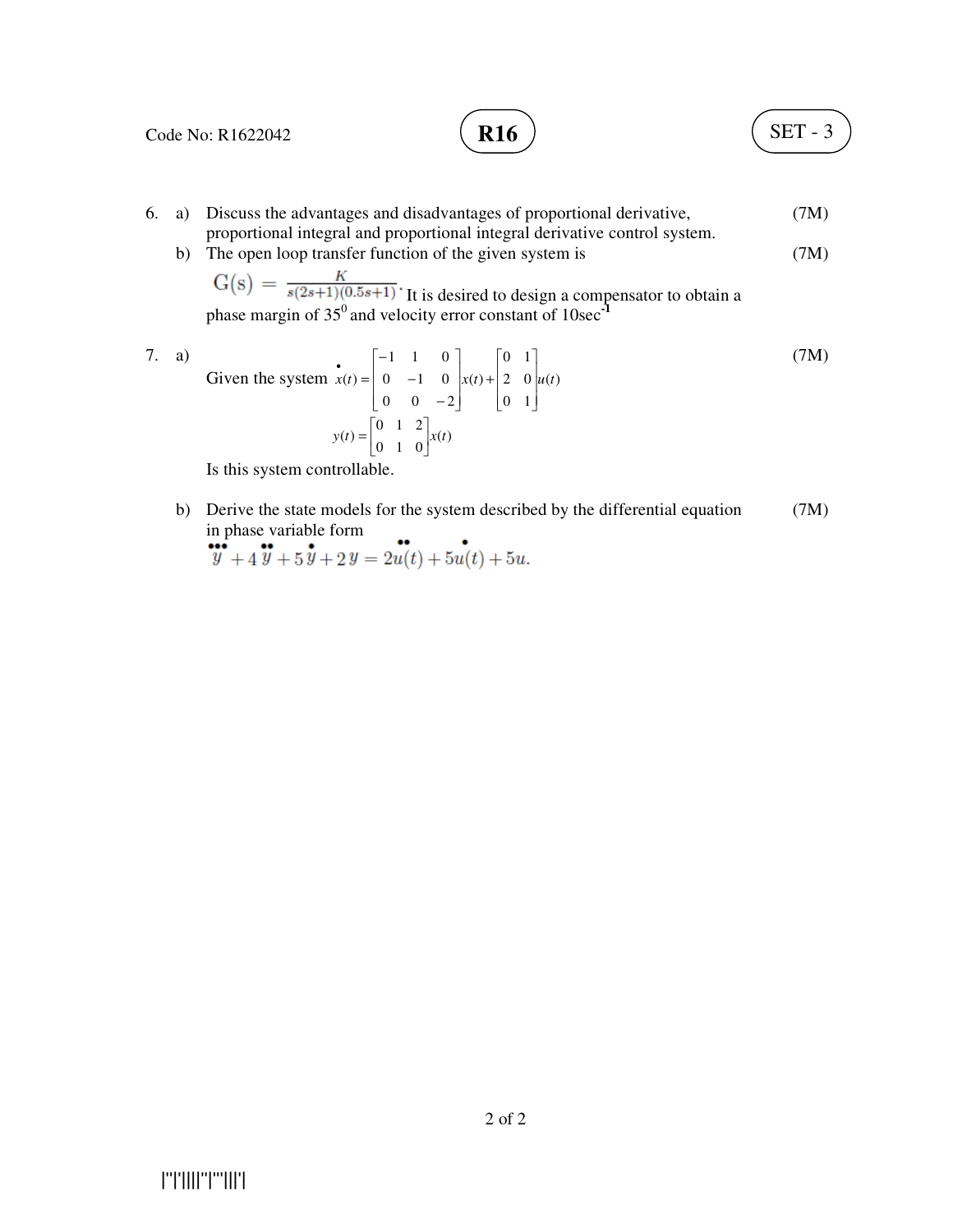



## **II B. Tech II Semester Regular/ Supplementary Examinations, April/May - 2019**<br>CONTROL SYSTEMS (Com to ECE, EIE, ECC)

Time: 3 hours

Max. Marks: 70

Note: 1. Question Paper consists of two parts (**Part-A** and **Part--B)** 2. Answer **ALL** the question in **Part-A** 3. Answer any **FOUR** Questions from **Part-B**

~~~~~~~~~~~~~~~~~~~~~~~~~~~~~~~~~~ ~~~~~~~~~~~~~~~~~~~~~~~~~~~~~~~~~~~

#### **PART –A**

|         |    | PART-A                                              |      |
|---------|----|-----------------------------------------------------|------|
| $1_{-}$ | a) | Define transfer function. What are its limitations? | (3M) |
|         | b) | Explain in brief about AC Tachometer.               | (3M) |
|         | C) | Discuss about relative stability of a system.       | (2M) |
|         | d) | Define phase margin and gain margin.                | (2M) |
|         | e) | What is the need of compensation?                   | (2M) |
|         | f) | What are the drawbacks of state space analysis?     | (2M) |
|         |    | <b>DIDE D</b>                                       |      |

#### **PART -B**

2. a) Determine the overall transfer function by converting the block diagram to signal flow graph. (7M)



- b) Write the important differences between open loop and closed loop systems (7M) with suitable examples.
- 3. a) Drive the transfer function of DC servo motor. Explain about torque-speed (7M) characteristics.
	- b) The open loop transfer function of a control system with unity feedback is given by  $s(s + 0)$  $G(s) = \frac{100}{s}$ + = when the input is  $10+10t+4t^2$  $\cdot$ 1s) ction of a control system with unity feedback is (7M)<br>
	. Determine the steady state error of the system
- 4. Sketch the root locus plot of a unity feedback system whose open loop T.F is  $G(s) = K(s+9)/s(s^2+4s+11)$ <br>1 of 2  $G(s) = K(s+9)/s(s^2+4s+11)$ (14M)